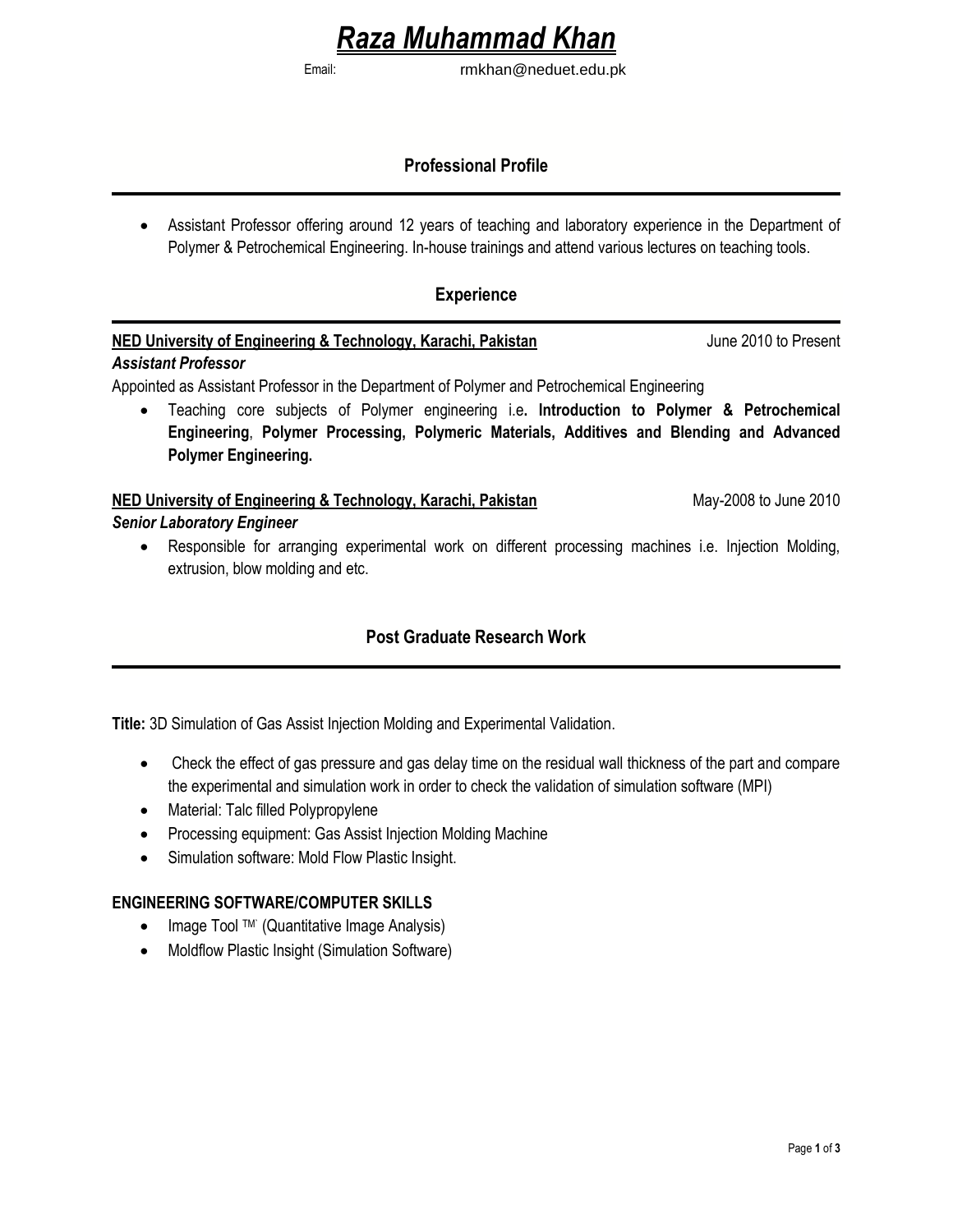- 1. Topic: **Technical Computing with MATLAB** Held at. N.E.D University of Engineering & Technology Duration: 26 to 28 September 2016.
- 2. Topic: *Professional Competency Enhancement Programme for University Teachers*  Held at: NED Academy (NED University of Engineering & Technology) under National Academy of Higher Education (HEC), Pakistan. Duration: 4 Weeks Contents:
	- Training covers the topic related to, teaching as Profession, Curriculum Development Assessment and Evaluation, Academic Planning and Management, Learner's Psychology, Communication Skills, Andragogical Skills, Research Methods and Skills and Micro Teaching.
- 3. Topic: **Research Orientation.** Held at: NED University of Engineering & Technology, Karachi.
- 4. Topic: *Duties and responsibilities of class advisor.* Held at: NED University of Engineering & Technology, Karachi.

# **Seminars/ Workshop/ Forum**

- Attended the **"textXpo 2011- 20th International Forum for Material Testing"** at Zwick/Roell, Ulm **Germany**
- Attended a workshop on **"Developing Industry Driven Technologies"** organized by Office of Research, Innovation and Commercialization (ORIC) NED University, Institution of Research Promotion (IRP) and Pakistan Scientific and Technological Information Center (PASTIC).
- Attended a seminar on **"Safe Handling of Chemicals"** organized by BASF Chemicals & Polymers Pakistan (Private) Ltd.

#### **Education**

NED University of Engineering & Technology, Karachi. In Processes and the University of Engineering & Technology, Karachi. *Ph.D Chemical Engineering* 

University of Bradford, United Kingdom *December 2007 M.Sc. Advanced Materials Engineering*

Hamdard University, Karachi *May 2006 Bachelor of Polymer Engineering*